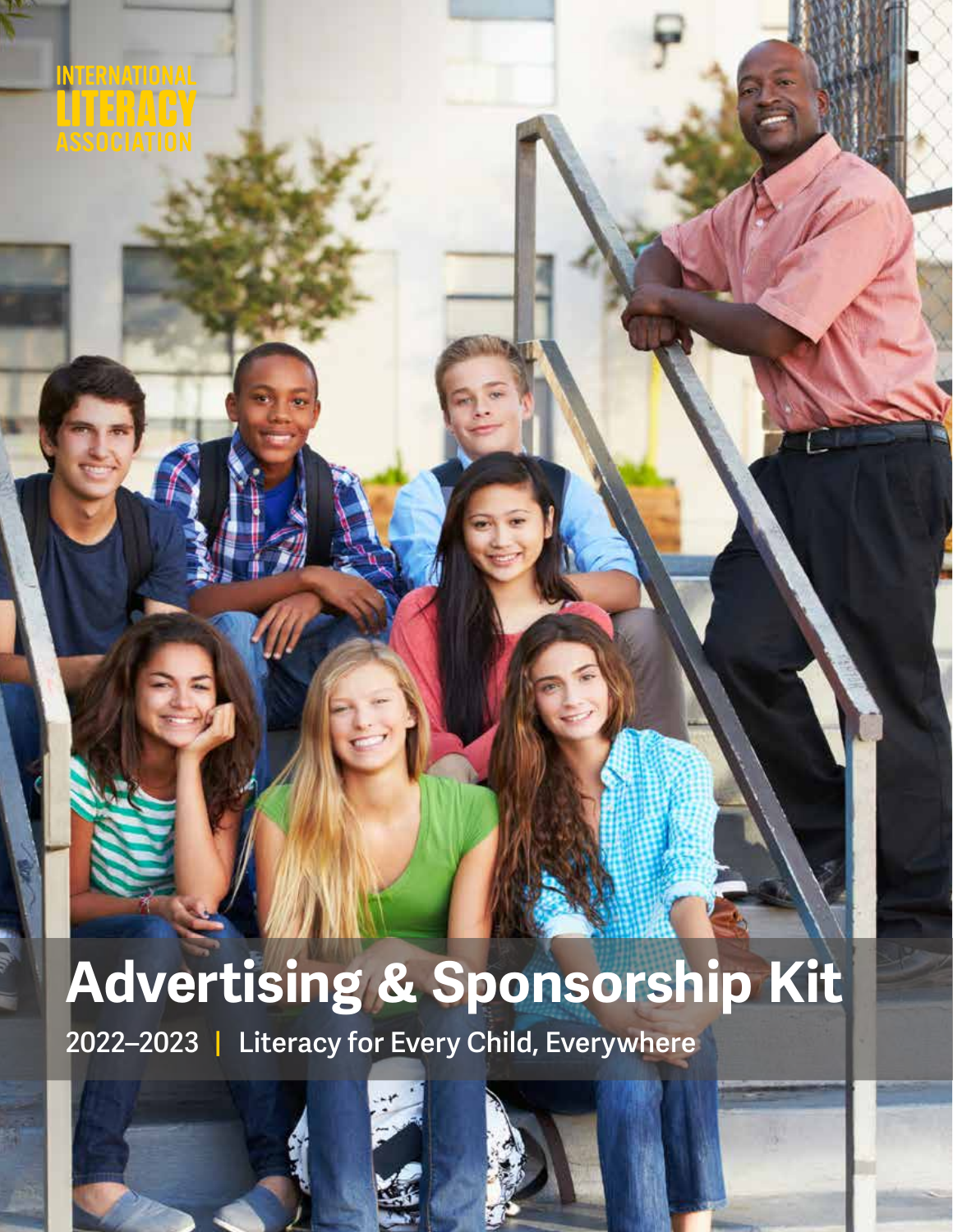

## **The International Literacy Association (ILA) is a professional membership organization of literacy educators, researchers, and experts spanning 112 countries. For more than 65 years, we have set the standard for how literacy is defined, taught, and evaluated.**

We publish cutting-edge, peer-reviewed research; create and disseminate practical, evidence-based resources for educators; set standards for literacy professionals; recognize outstanding teacher preparation programs; support teachers, researchers, and literacy leaders with awards and grants; and provide impactful professional development and learning experiences through our digital events.

We believe that every child, everywhere must be given equitable access to the education, opportunities, and resources needed to learn how to read, write, and communicate—not only to realize their full potential, but also to allow them to become citizens capable of participating in and contributing to their communities at every level.

ILA connects research and practice to improve the quality of literacy learning across the globe in ways that are respectful, responsive, and ethical. We advocate for equitable access to literacies among individuals of all ages and diverse communities as a basic human right and a matter of social justice.

# **OUR MISSION MISSION RESONATES WITH**

- Classroom Teachers
- Literacy Coaches
- Reading Specialists
- Principals and Administrators
- Literacy Leaders
- Researchers
- Preservice Teachers
- Higher Education Faculty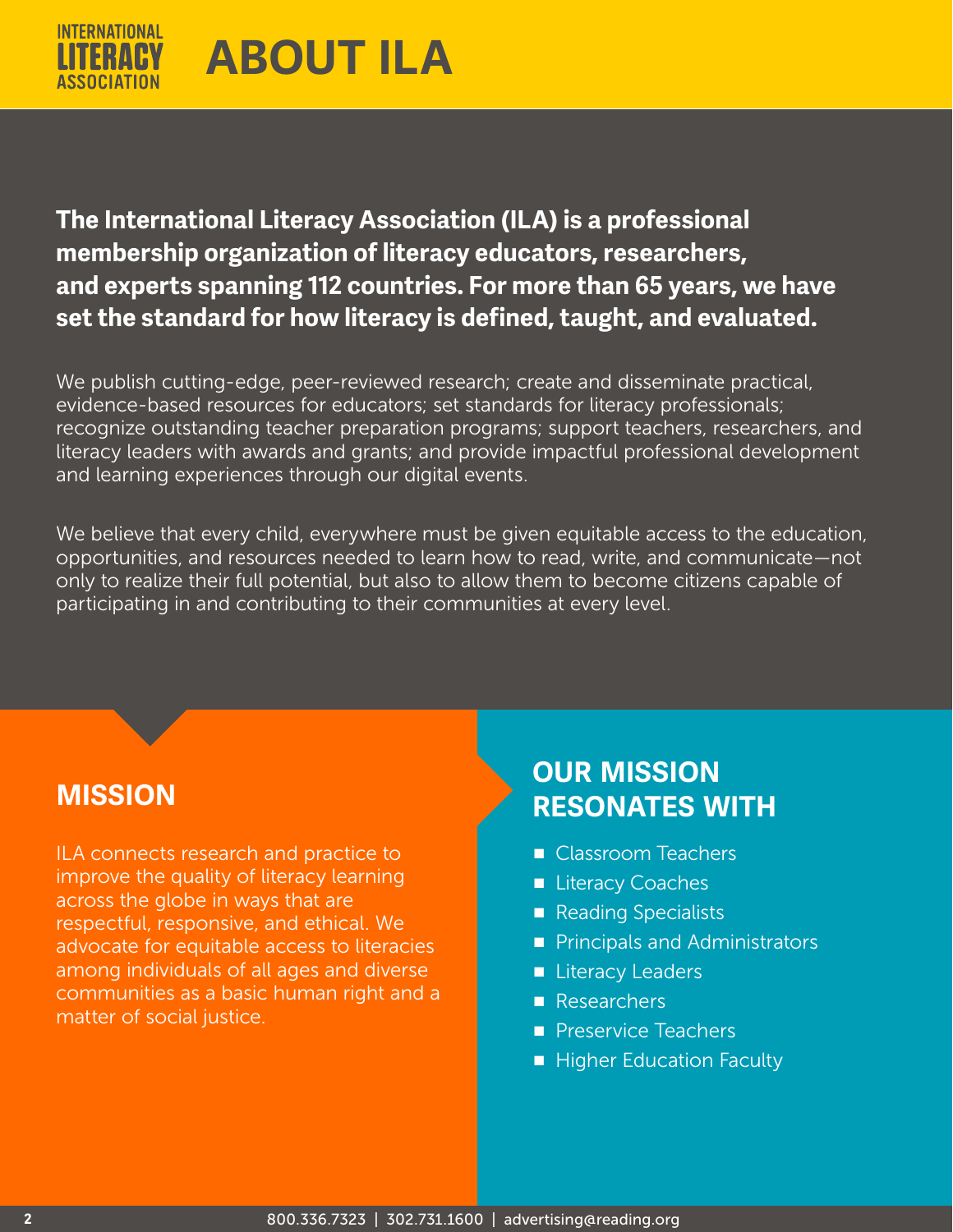# **ILA DIGITAL EVENTS**



Thousands of literacy educators, advocates, and leaders from around the world participate in the virtual professional learning events offered by ILA. Now is the perfect time to join ILA in these efforts. ILA's progressive approach to digital event design has garnered support from influencers in the field, attracting a diverse pool of literacy educators and boosting engagement.

These opportunities are a sampling of ways to get your people, products, and services in front of our growing audience. ILA is ready to work with you and your team to create a customized, multichannel package targeted to literacy professionals around the world.

# **Digital Event Sponsorships**

## **ILA WEBINARS**

ILA Webinars are one-hour collaborative sessions that offer insights and resources from thought leaders in the field of literacy. These events explore timely topics through panel discussions, short talks, and audience Q&A. On-demand access is available for all registrants for a minimum of three months and up to three years.

## **ILA INTENSIVES**

ILA Intensives are three-hour events that bring researchers and practitioners together on key literacy topics. These events include a variety of session formats, such as keynotes, panels, and conversations that provide insight into research and practical application. On-demand access is available for all registrants for a minimum of six months.

### **Digital event sponsor benefits can include**

- Recognition on ILA website, event registration page, marketing and confirmation emails, and social media
- Opportunity to recommend speakers
- Recognition of any speakers/moderators provided
- Digital advertisements in *Literacy Today* magazine and on the ILA journals hub and Career Center
- Post-event registration lists for registrants who opt into sharing their information
- Recognition in post-event emails sent from ILA to all registered attendees with sponsor branding, logo, and links to resources/materials/publications
- Enhanced features, such as video and interstitial spots in promotions and during an event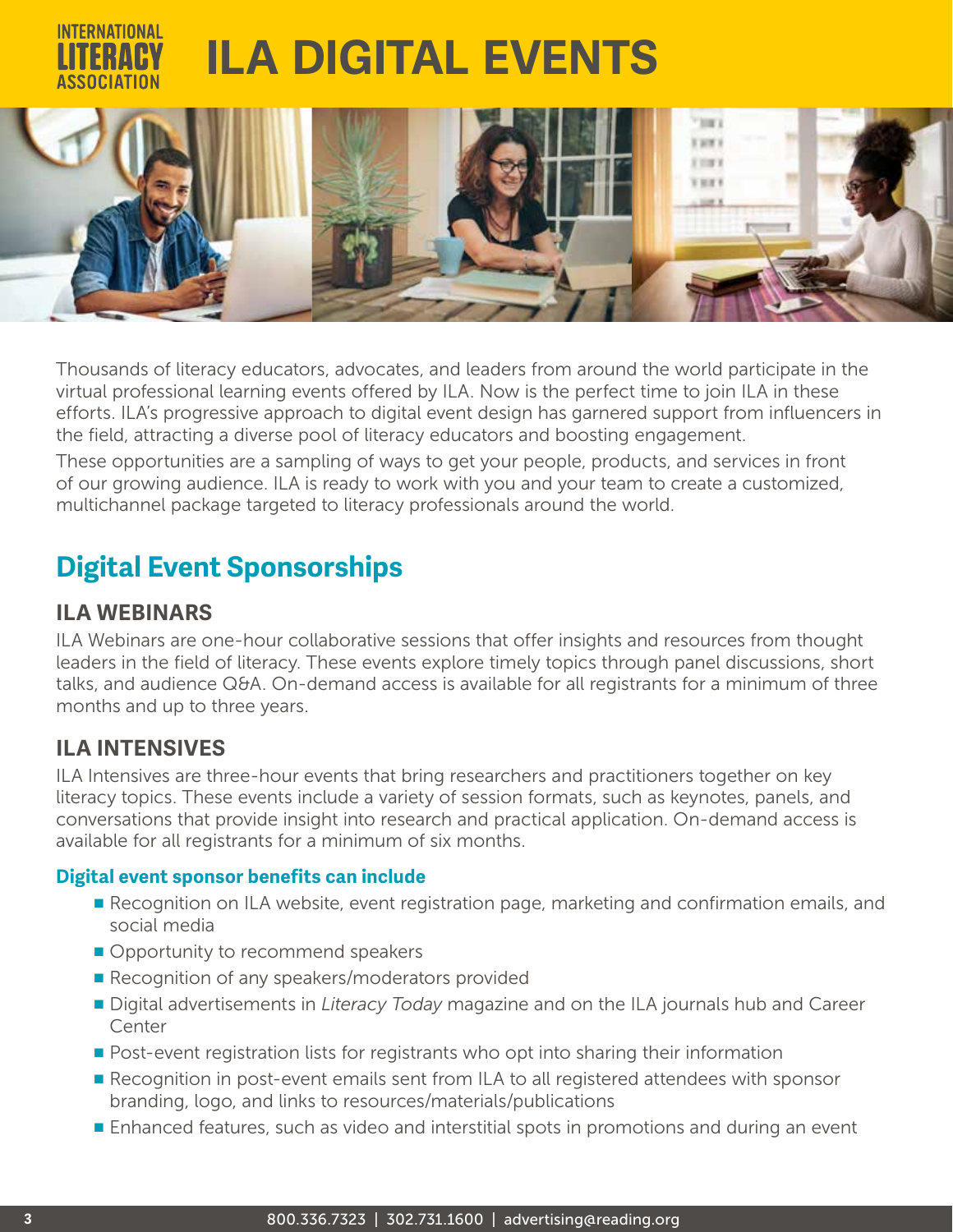

# *Literacy Today*



ILA's quarterly digital magazine reaches individual and institutional subscribers and is the leading source of information for literacy educators on trends in

> **PURCHASING POWER** 61% of readers take action on ads they see in

**67%** of readers are involved in purchasing at the school level

**66%** of readers share their issue with an average of five others Available in a digital format online with active

*Literacy Today*

hyperlinks in ads

the classroom and resources that support instructional goals. Your ad will be positioned beside timely editorial content addressing the latest classroom, administrative, and curriculum issues. URLs and email addresses in ads will be linked to

your website and contact information.

## **SPECIAL FEATURES**

- July/August/September 2022: Literacy and the COVID Recovery
- October/November/December 2022: Oral Language and Literacy
- January/February/March 2023: Literacy Leadership/30 Under 30
- April/May/June 2023: Literacy and Play-Based Learning in K-12 Classrooms

# **ILA Hub**

The [ILA Hub](http://ila.onlinelibrary.wiley.com/hub/) houses all of the ILA journals in digital formats. ILA members visit the Hub numerous times per month to view and download articles. With thousands of pageviews per month, an ad on the ILA Hub is sure to maximize your ROI!

## **Career Center**

ILA's online Career Center is the leading tool for employers to recruit top-notch candidates in literacy education. Reach literacy professionals actively seeking to either start their career and those looking for their next opportunity.

# **InsideILA**

ILA's exclusive digital member newsletter, InsideILA delivers new resources, recent and upcoming events, and featured benefits straight to our members' inbox. Ads are limited to one space per issue to attract attention to your promotion and boost performance. InsideILA ads must contain an offer for II A members.

# **List Rental**

Want to market to ILA members and contacts via email or mail? ILA's list rental services are managed by Rickard Squared.

Contact: Ray Tognella 631.820.3704 [rtognella@rickard2.com](mailto:rtognella%40rickard2.com?subject=)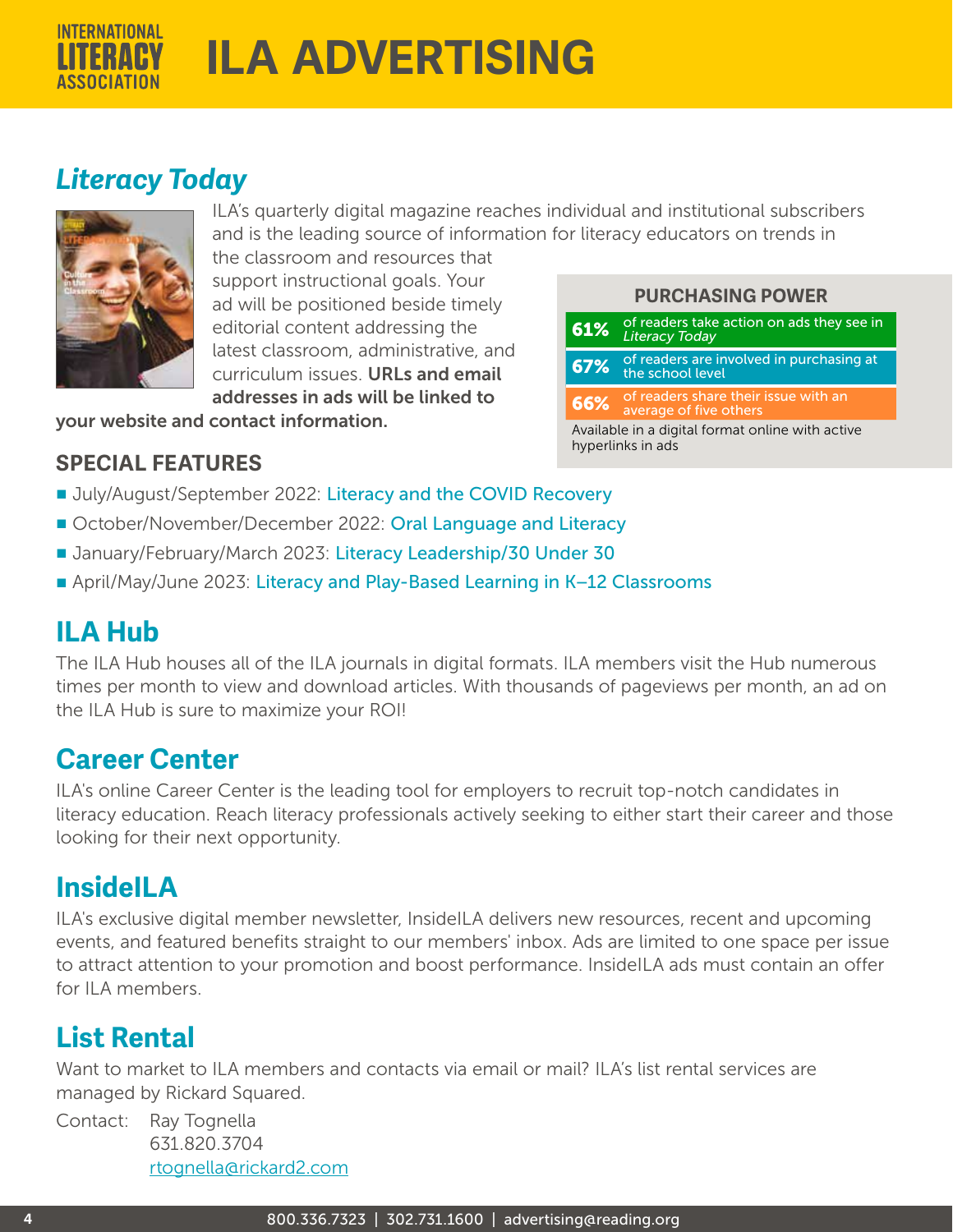

## **Journals Hub**

Average monthly pageviews on all hub pages: 191,000



## *The Reading Teacher* **(***RT***)**

Reach literacy educators of students up to age 12 through the #1 journal for reading professionals! Educators of younger children rely on *RT*'s indispensable editorial features that include **Voices** From the Classroom (essays by elementary school teachers) and Take Action! (a tool to help teachers use article content in their classrooms).

### **READERSHIP**

Level of assignment: 78% school-based 75% pre-K–6 6% middle and high school 12% higher education

Get more information about *The Reading Teacher* at [literacyworldwide.org/](http://www.literacyworldwide.org/RT)rt.



## *Journal of Adolescent & Adult Literacy* **(***JAAL***)**

Engage with educators of students ages 12 and older through the only peer-reviewed professional journal that focuses exclusively on literacy education for adolescents and adults. *JAAL* provides an ideal editorial environment for products, services, and publications that support innovative, effective instruction for learners at the secondary level and beyond.

### **READERSHIP**

Level of assignment: 66% school-based 16% pre-K–6 45% middle and high school 22% higher education

### Get more information about the *Journal of Adolescent & Adult Literacy* at [literacyworldwide.org/j](http://www.literacyworldwide.org/JAAL)aal.

| <b>ATLES</b><br><b>READING RESEARCH</b><br>QUARTERLY<br>___<br><b>Literacy Advances</b> |  |  |  |  |
|-----------------------------------------------------------------------------------------|--|--|--|--|
| <b><i><u>ASSESSED AND ARRESTS AND </u></i></b>                                          |  |  |  |  |
|                                                                                         |  |  |  |  |
|                                                                                         |  |  |  |  |

## *Reading Research Quarterly* **(***RRQ***)**

The demand for research-based reading instruction has put reading research front and center in the education community. Reach educators committed to scholarship on literacy among learners of all ages. These literacy professionals refer to the peer-reviewed articles in *RRQ* again and again to stay current with the knowledge base, to shape instructional practice, and

### **READERSHIP**

Level of assignment:

60% school-based 46% pre-K–6 14% middle and high school 28% higher education

to cite in their work.

Get more information about *Reading Research Quarterly* at [literacyworldwide.org/](http://www.literacyworldwide.org/RRQ)rrq.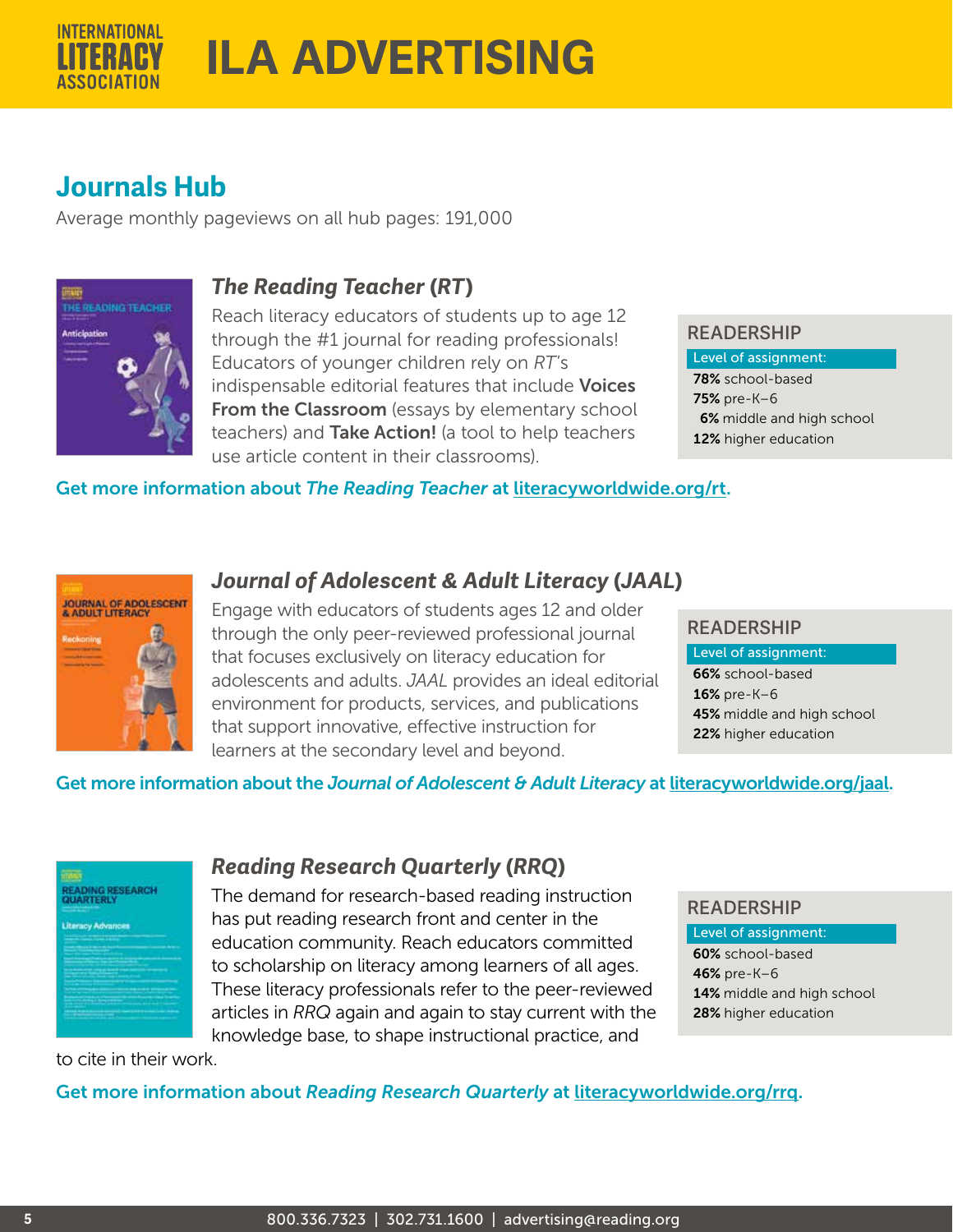**ADVERTISING RATE SHEET**

# **RESERVE YOUR 2022–2023 SPACE NOW!**

For more information and to make reservations, contact [advertising@reading.org.](mailto:advertising%40reading.org?subject=)

| <b>LITERACY TODAY MAGAZINE</b> Circulation: 26,000 |         |         |  |  |  |  |
|----------------------------------------------------|---------|---------|--|--|--|--|
| Four Color:                                        |         |         |  |  |  |  |
|                                                    | 1x      | 4x      |  |  |  |  |
| Cover 2                                            | \$4,200 | \$3,400 |  |  |  |  |
| Cover 3                                            | \$4,200 | \$3,400 |  |  |  |  |
| Cover 4                                            | \$4,500 | \$3,600 |  |  |  |  |
| <b>Full Page</b>                                   | \$3,800 | \$3,000 |  |  |  |  |
| $1/2$ Page                                         | \$2,000 | \$1,600 |  |  |  |  |
| $1/3$ Page                                         | \$1,400 | \$1,000 |  |  |  |  |
| $1/4$ Page                                         | \$1,000 | \$800   |  |  |  |  |
|                                                    |         |         |  |  |  |  |

| <b>WEBSITE ADVERTISING</b>                                                                                          |         |              |              |  |  |  |
|---------------------------------------------------------------------------------------------------------------------|---------|--------------|--------------|--|--|--|
|                                                                                                                     | 1 month | 3 months     | 6 months     |  |  |  |
| ILA Hub pages<br>Average monthly pageviews: 191,000<br>$(300 \times 250 \text{px})$                                 | \$675   | \$625        | \$575        |  |  |  |
| <b>Career Center</b><br>Average users per month: 3,300<br>$(728 \times 90 \text{px or } 300 \times 250 \text{px})$  | S675    | <b>\$625</b> | <b>S575</b>  |  |  |  |
| <b>Member E-newsletter</b><br>Average recipients per issue: 11,000<br>$(600 \times 70)$ px or 130 x 90px with text) | S675    | S625         | <b>\$575</b> |  |  |  |

**INTERNATIONAL**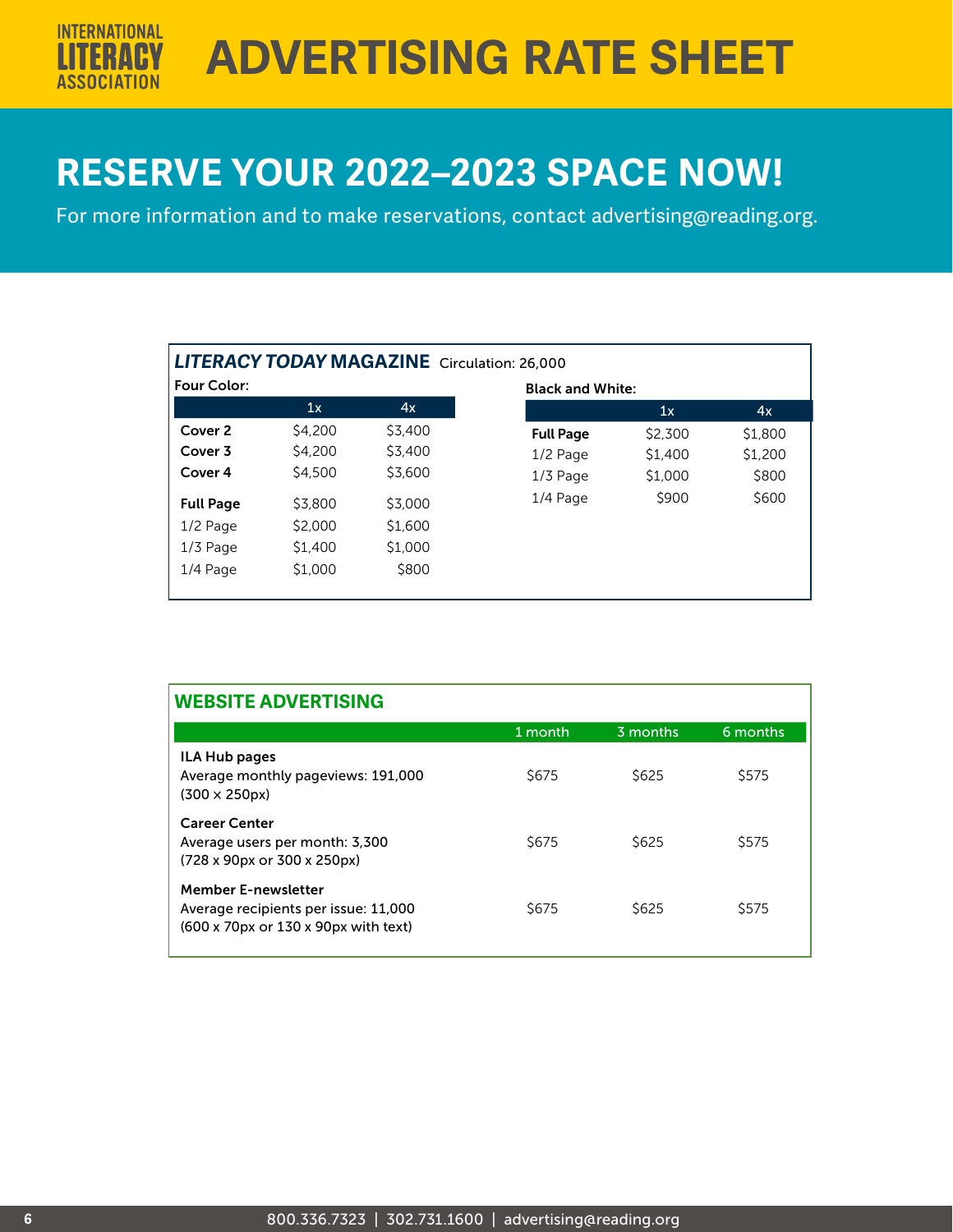

# **PRODUCTION SPECIFICATIONS**

# *Literacy Today*

## **DIMENSIONS**







#### 1/4 page



## **PRODUCTION REQUIREMENTS**

### **TRIM SIZE**

■ Full page 8.375" W × 10.875" H

### **SCREEN**

■ No additional screen settings should be applied to any image.

### **DOCUMENT SETUP**

■ PDF, at least 150 dpi (including images and logos)

### **FILE FORMATS**

- PDF/X1a
- YouTube or Vimeo video files can be embedded in PDF ads

### **COLOR SPACE**

■ There should be no ICC profiles attached to any bitmap image.

### **AD/EDITORIAL RATIO**

■ ILA must adhere to an established ad/editorial ratio. Ads are placed on a first-come, first-served basis, so please reserve early.

### **SUBMITTING AD MATERIALS**

■ Email a press-ready PDF to advertising@reading.org.

ILA cannot be held responsible for reproduction problems that occur as a result of incorrectly prepared files.

### **DEADLINES**

| <b>Publication</b><br><b>Month</b> | <b>Reservations</b><br><b>Due</b> | <b>Materials Due</b> |
|------------------------------------|-----------------------------------|----------------------|
| Jul/Aug/Sept 2022                  | 5/25/22                           | 6/1/22               |
| Oct/Nov/Dec 2022                   | 8/25/22                           | 9/1/22               |
| Jan/Feb/Mar 2023                   | 11/23/22                          | 12/1/22              |
| Apr/May/Jun 2023                   | 2/22/23                           | 3/1/23               |

# **Hub Ads**

## **PRODUCTION REQUIREMENTS**

■ JPEG, GIF, or PNG file.

■ Minimum 72 pixels per inch

■ Animated .GIFs are accepted.

## **DEADLINES**

Hub ads must be received 14 days prior to the ad posting. Visitors who click on your ad will be taken to the link you provide.